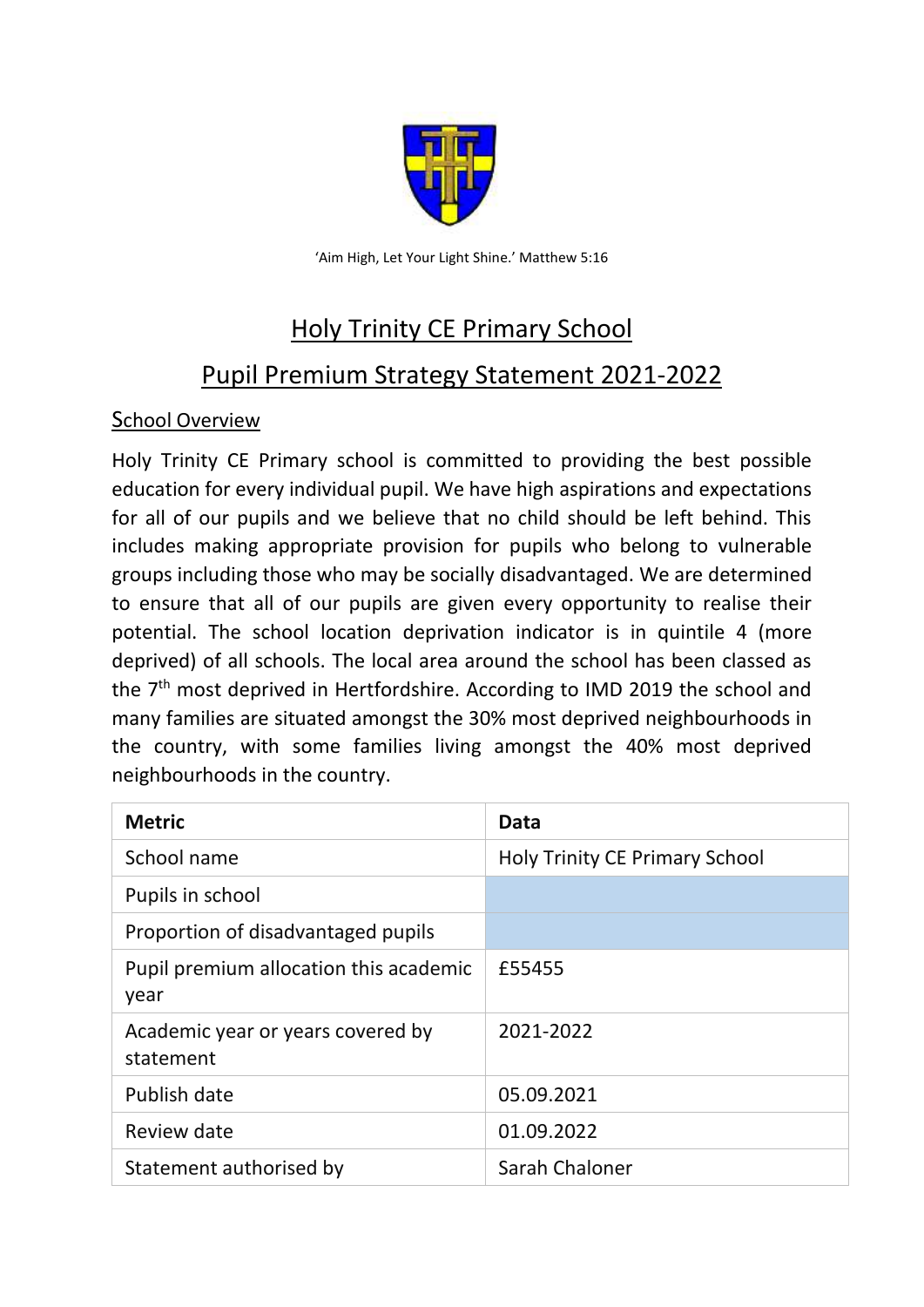| Pupil premium lead | <sup>'</sup> Amy Plant |
|--------------------|------------------------|
| Governor lead      |                        |

#### Disadvantaged pupil progress scores at the end of KS2 for last academic year.

### (2018-2019 cohort as no published data for 2019-2020 and 2020-2021)

| <b>Measure</b> | <b>Score</b> |
|----------------|--------------|
| Reading        |              |
| Writing        |              |
| Maths          |              |

Disadvantaged pupil progress scores at the end of KS2 for last academic year (2018 -2019 cohort as no published data for 2019 – 2020 cohort)

| <b>Measure</b>                                                 | <b>Score</b> |
|----------------------------------------------------------------|--------------|
| % achieving expected standard or<br>above in reading           | 67%          |
| % achieving expected standard or<br>above in writing           | 67%          |
| % achieving expected standard or<br>above in maths             | 56%          |
| % achieving expected standard in<br>reading, writing and maths |              |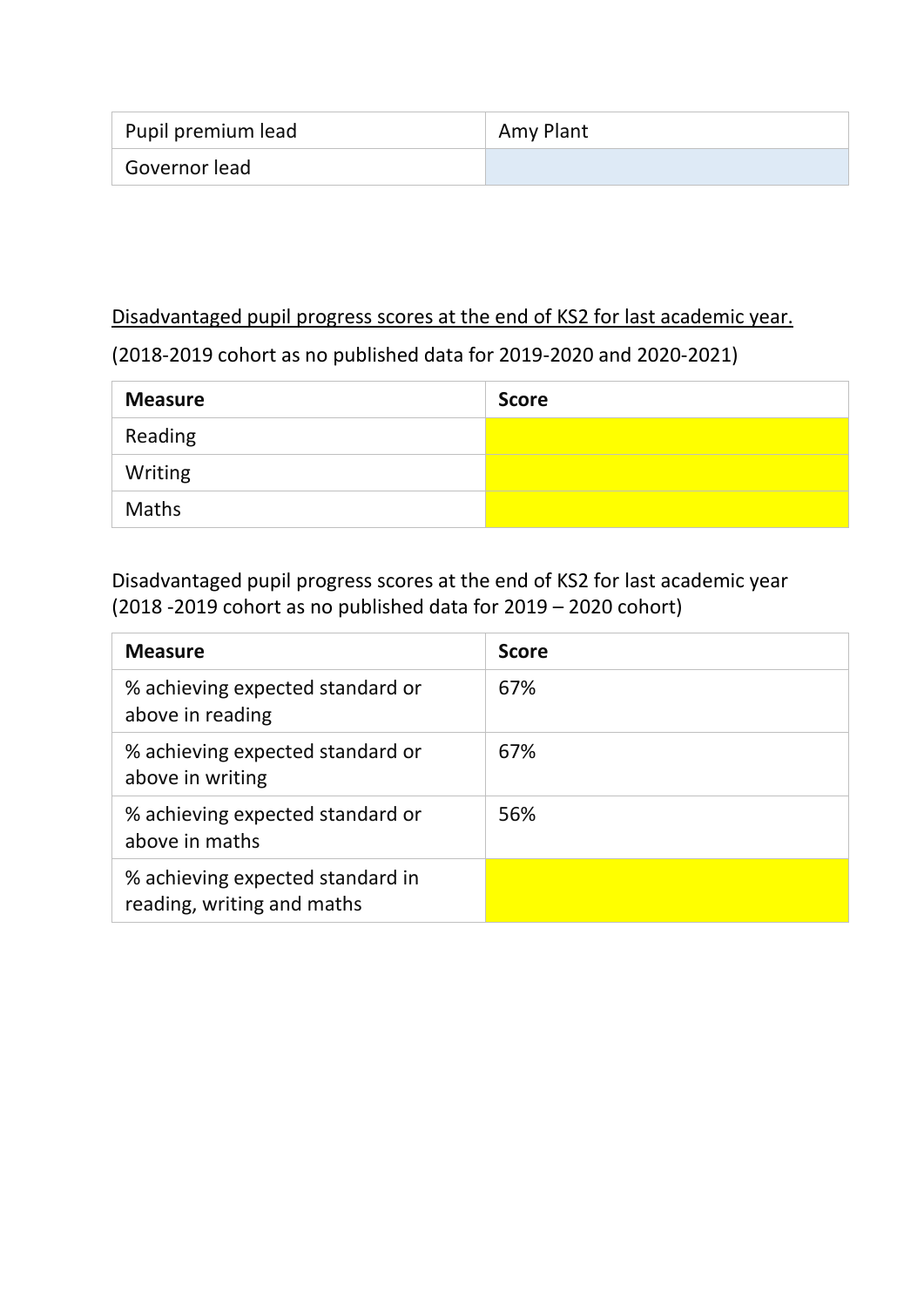## Holy Trinity CE Primary School

## Pupil Premium Grant Toolkit

| <b>Barriers to learning</b>           | <b>Desired outcomes</b> |
|---------------------------------------|-------------------------|
| As a school we have a broad and       |                         |
| diverse need  of pupils in the        |                         |
| school are eligible for pupil premium |                         |
| of these  have SEND,  have EAL        |                         |
| and  are summer born.                 |                         |
| There are low levels on entry of PPG  |                         |
| pupils particularly in communication, |                         |
| literacy and language. % from last    |                         |
| year of whom was below ARE            |                         |
| Evidence suggests poor vocabulary     |                         |
| enrichment impacts on both writing    |                         |
| and maths attainment and is a whole   |                         |
| school priority.                      |                         |
| There is a significant high level of  |                         |
| Social, Emotional, Mental Health and  |                         |
| SALT needs of children eligible for   |                         |
| pupil premium in all year groups      |                         |
| which impacts on the progress of      |                         |
| individual children                   |                         |
| COVID 19 will have a future impact    |                         |
| on attainment and wellbeing of        |                         |
| pupils and their families including;  |                         |
| <b>Pupil and parental anxiety</b>     |                         |
| Disruption to face to face            |                         |
| teaching $-$ online and welfare       |                         |
| checks in place                       |                         |
| Possible impact on attendance         |                         |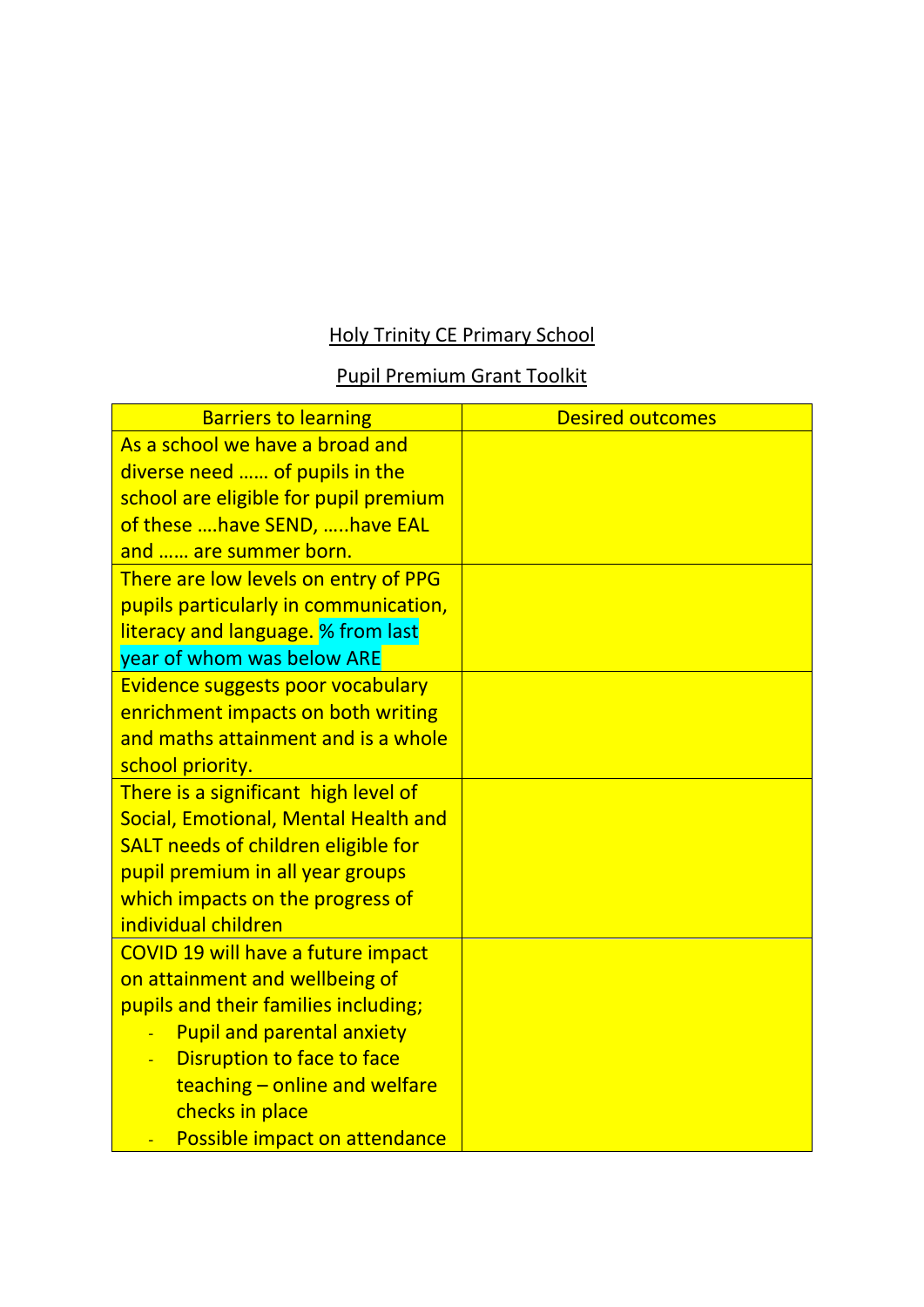| A proportion of Pupil Premium           |  |
|-----------------------------------------|--|
| children are persistently late or       |  |
| absent, resulting in significant missed |  |
| <b>learning time</b>                    |  |

## **Teaching priorities for current academic year**

| Aim                               | <b>Target</b>                                                                                                        | <b>Target date</b> |
|-----------------------------------|----------------------------------------------------------------------------------------------------------------------|--------------------|
| Progress in Reading               | Accelerate the progress of<br>vulnerable pupils and increase the<br>percentage of pupils achieving ARE<br>in Reading | Summer 2022        |
| <b>Progress in Writing</b>        | Accelerate the progress of<br>vulnerable pupils and increase the<br>percentage of pupils achieving ARE<br>in Writing | Summer 2022        |
| Progress in<br><b>Mathematics</b> | Accelerate the progress of<br>vulnerable pupils and increase the<br>percentage of pupils achieving ARE<br>in Maths   | Summer 2022        |
| Phonics                           | Pupils eligible for PP in Y1 reach the<br>expected standard in phonics<br>screening at the end of Y1                 | Summer 2022        |
| Phonics                           | Pupils eligible for PP in Y2 reach the<br>expected standard in postponed<br>phonics screening                        | Autumn 2021        |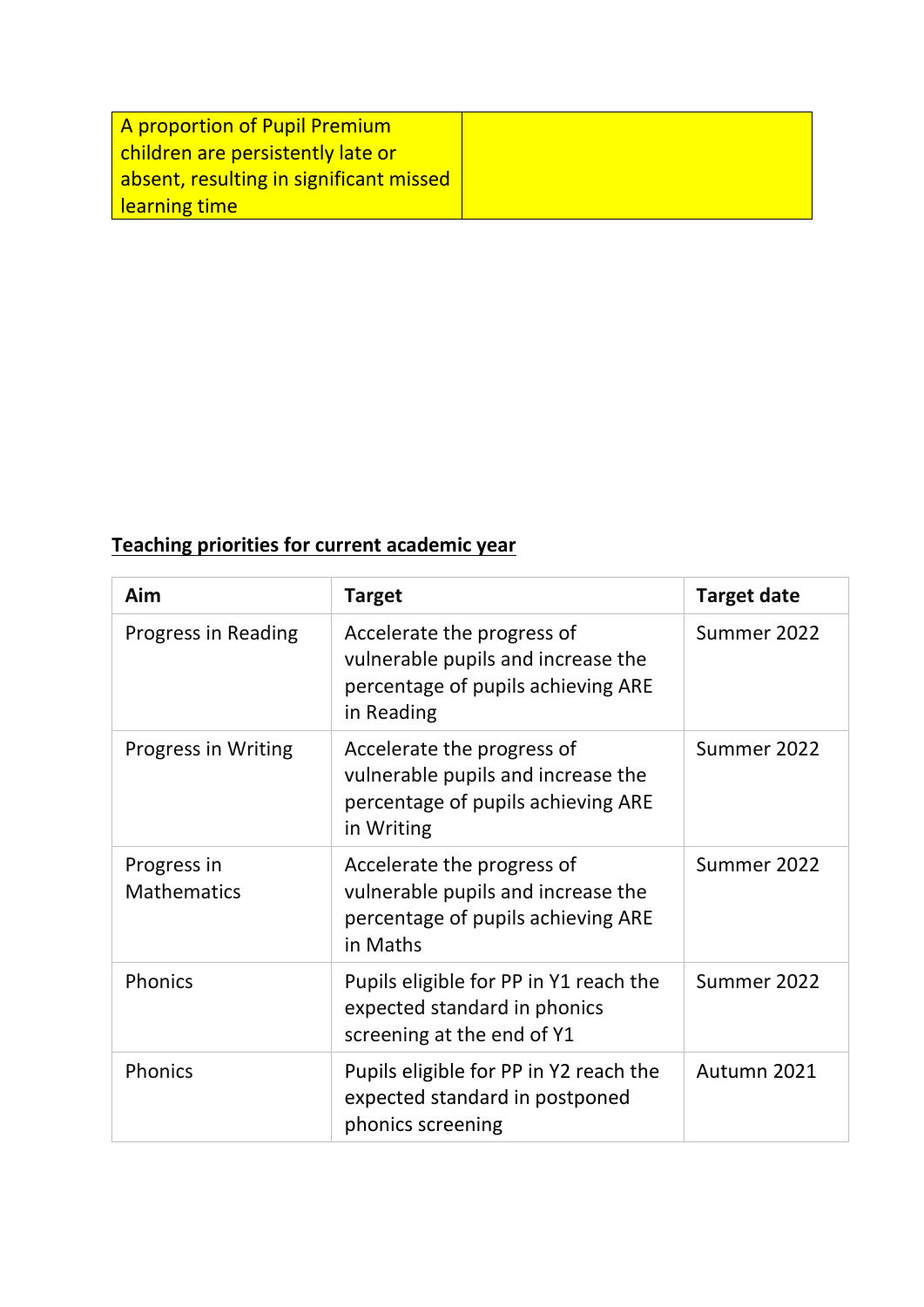| Readiness to learn | The Covid-19 pandemic has brought<br>many new and unexpected<br>challenges to children's mental<br>health, wellbeing and in turn, their<br>readiness to learn. In the current<br>climate, it is more important than<br>ever that we support children's<br>mental health and school will<br>respond dynamically to need as it<br>arises in a whole school approach. | Autumn 2021 |
|--------------------|--------------------------------------------------------------------------------------------------------------------------------------------------------------------------------------------------------------------------------------------------------------------------------------------------------------------------------------------------------------------|-------------|
|--------------------|--------------------------------------------------------------------------------------------------------------------------------------------------------------------------------------------------------------------------------------------------------------------------------------------------------------------------------------------------------------------|-------------|

# **Strategy aims for disadvantaged pupils**

| <b>Measure</b> | <b>Activity</b>                                                                                                                                                                                                                                                                                                                                                                                                                                                  |
|----------------|------------------------------------------------------------------------------------------------------------------------------------------------------------------------------------------------------------------------------------------------------------------------------------------------------------------------------------------------------------------------------------------------------------------------------------------------------------------|
| Priority 1     | Attainment and progress<br>Ensure Pupil Premium children's progress and<br>attainment is equal to or greater than their<br>non-pupil premium peers. Curriculum<br>provision is tailored to address gaps robustly<br>and in a timely manner, gaps in pupil<br>knowledge and skills. Ensure staff use<br>evidence-based whole-class teaching<br>interventions, so that the impact of Covid-19<br>and lockdown has as little impact as possible<br>for PP children. |
| Priority 2     | <b>Early reading and phonics</b><br>At the end of year 1 we continue to reduce the<br>gap between disadvantaged and others<br>nationally in phonics.<br>At end of KS1 we continue to reduce the gap<br>between disadvantaged pupils and others in<br>reading.<br>Additional support for vulnerable learners to<br>support disadvantaged pupils to reach the<br>expected standard in phonics check at the end of<br>Autumn 2 (Y2) and at the end of Y1            |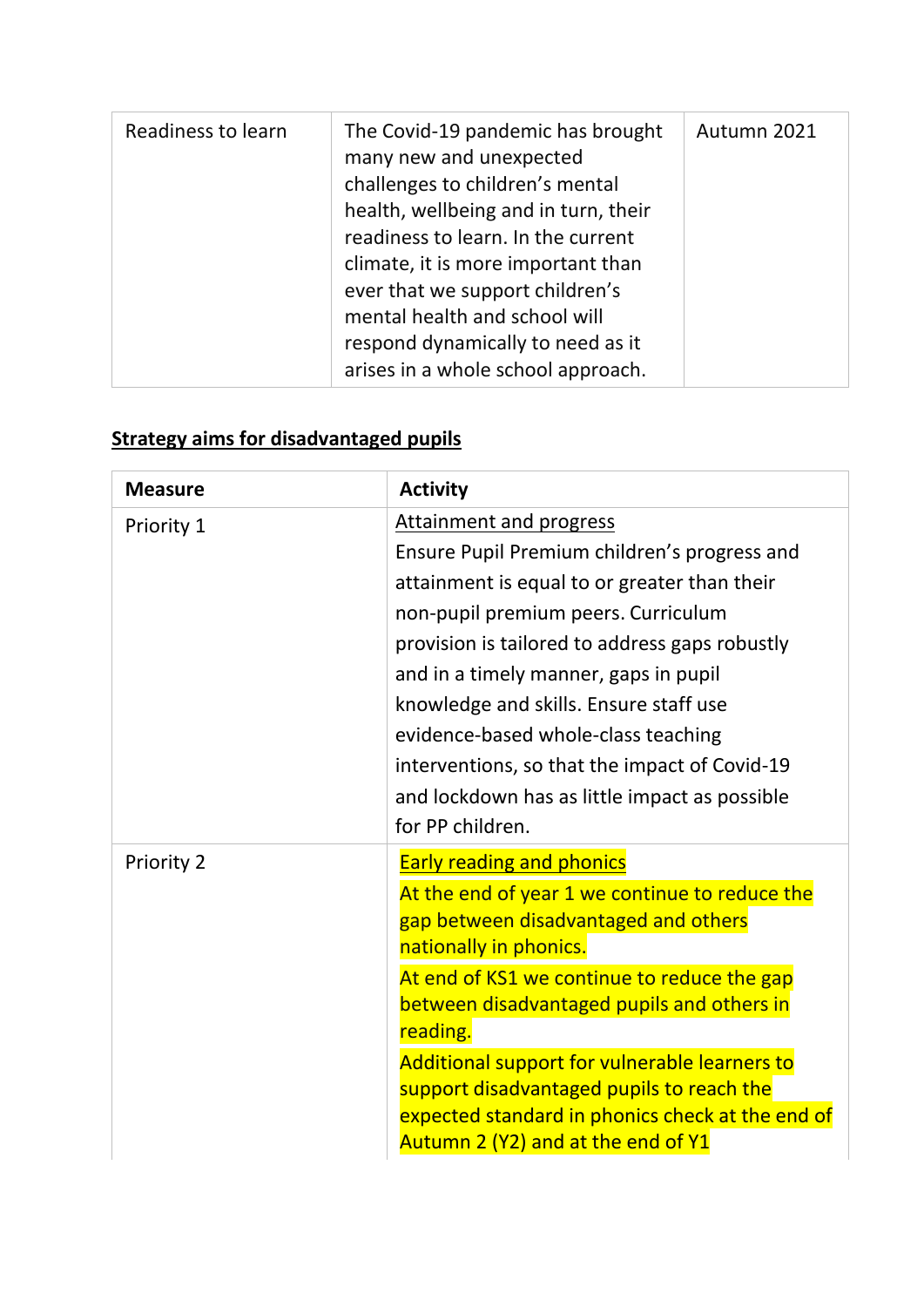| Priority 3                                       | Vocabulary enrichment and reading KS2 -<br>embedding accelerated reader and 'Book Talk.'<br>In KS2                                                                                                                                                                                                                                                                                                                                                                                                                                   |
|--------------------------------------------------|--------------------------------------------------------------------------------------------------------------------------------------------------------------------------------------------------------------------------------------------------------------------------------------------------------------------------------------------------------------------------------------------------------------------------------------------------------------------------------------------------------------------------------------|
| Priority 4                                       | <b>Emotional well-being and behaviour</b><br>Children demonstrate increasing resilience. They<br>settle quickly into school / lessons and<br>disruptions are a rarity. Reduction in incidents<br>for those children who are receiving 1-1<br>emotional well-being intervention.                                                                                                                                                                                                                                                      |
| Barriers to learning these<br>priorities address | Pupil Premium pupils are more likely to have<br>been adversely affected by the COVID-19<br>lockdowns and school closure over the previous 2<br>academic years. They are less likely to have<br>engaged with home learning during this time.<br>Ensure access of quality texts to support and<br>engagement in learning through the power of<br>Reading<br>Ensuring all staff have had up to date phonics and<br>reading training at a whole school level.<br>Ensuring staff use evidence-based whole-class<br>teaching interventions |
| Projected spending                               | £14,040                                                                                                                                                                                                                                                                                                                                                                                                                                                                                                                              |

#### **Covid-19**

It is extremely important that we consider the educational and emotional impact of Covid-19 on our pupils. The Covid-19 pandemic has led to school closures across the UK and many countries around the world. This means that the majority of pupils have missed more than a full term in school across two academic years, though supported and taught in various ways. Nevertheless, it is likely that school closures have led to slower rates of learning, perhaps learning loss, and there is a risk that the negative impact will be worse for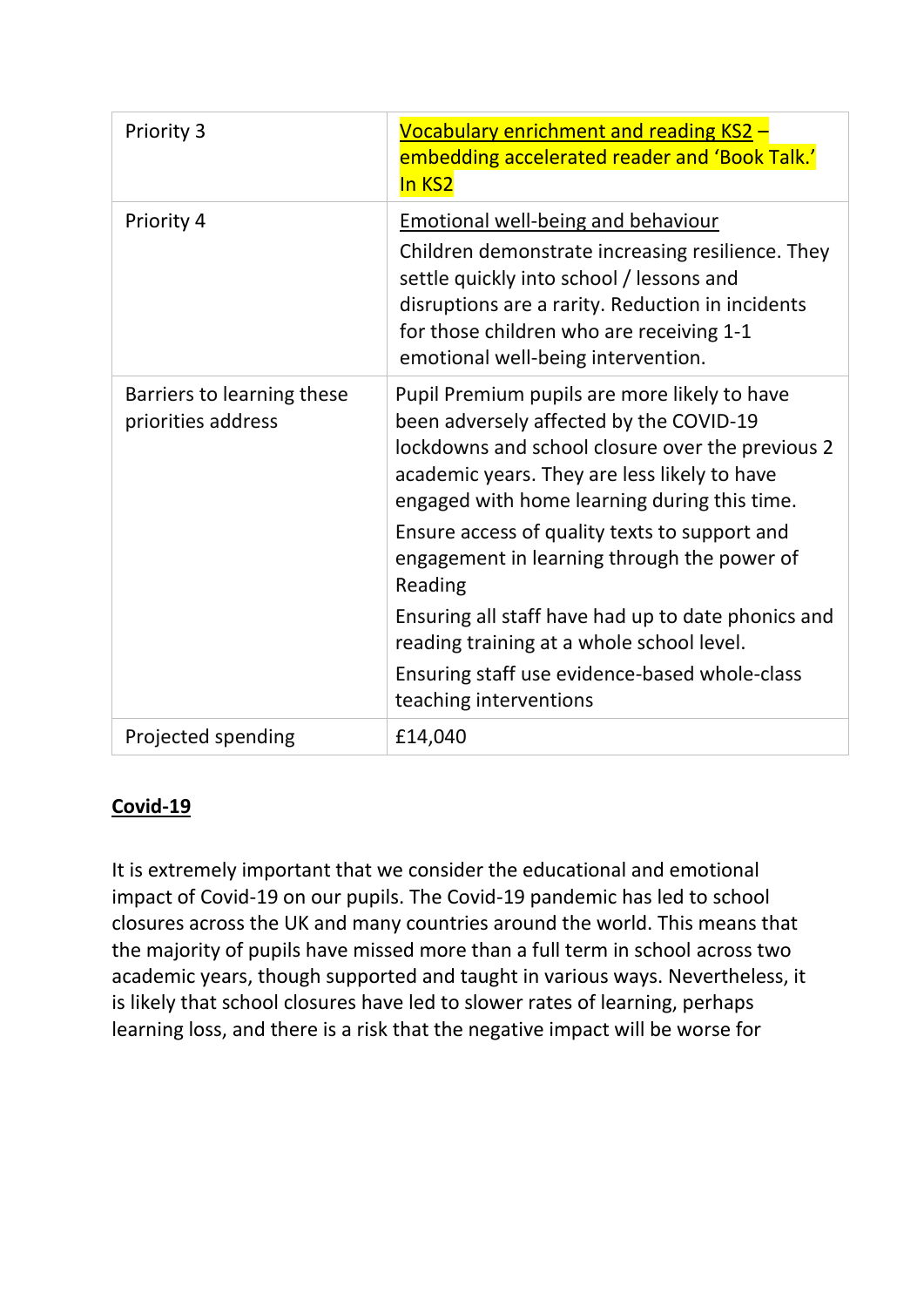pupils who are economically disadvantaged. Where available, effective strategies evaluated by the EEF have been identified within this plan

| <b>Measure</b>                                   | <b>Activity</b>                                                                                                                                                                                                                                                                                              |
|--------------------------------------------------|--------------------------------------------------------------------------------------------------------------------------------------------------------------------------------------------------------------------------------------------------------------------------------------------------------------|
| Priority 1                                       | Develop a love of reading and improve the<br>educational outcomes in Reading. Including<br>narrowing the gap to national standards through<br>high quality teaching of phonics for early reading<br>and a consistent approach to teaching reading<br>across KS2 through Book Talk and Accelerated<br>Reader. |
| Priority 2                                       | Additional teaching in English and Maths for all<br>classes to 'close the gap' through focused<br>interventions led by class teachers including pre<br>and post teaching.                                                                                                                                    |
| Barriers to learning these<br>priorities address | All staff apply Phonics and English CPD to daily<br>practise.<br>Teach phonics with fidelity using a systematic<br>and synthetic approach using a validated scheme<br>$-$ TBC.<br>Ensure appropriate diagnostics are used to                                                                                 |
|                                                  | identify gaps and barriers to learning.<br>Ensuring staff make evidence based decisions for<br>interventions and use data as a tool to improve<br>and identify need                                                                                                                                          |
| Projected spending                               | Inclusion support - £8185<br>Resources - £1000                                                                                                                                                                                                                                                               |

#### **Targeted academic support for current academic year**

### **Wider strategies for current academic year**

| <b>Measure</b> | <b>Activity</b>                                                                                                                                                                             |
|----------------|---------------------------------------------------------------------------------------------------------------------------------------------------------------------------------------------|
| Priority 1     | Counselling-access to mental health support<br>through play therapy. Ensure children can<br>express their feelings and emotions through<br>counselling, nurture club, lego therapy sessions |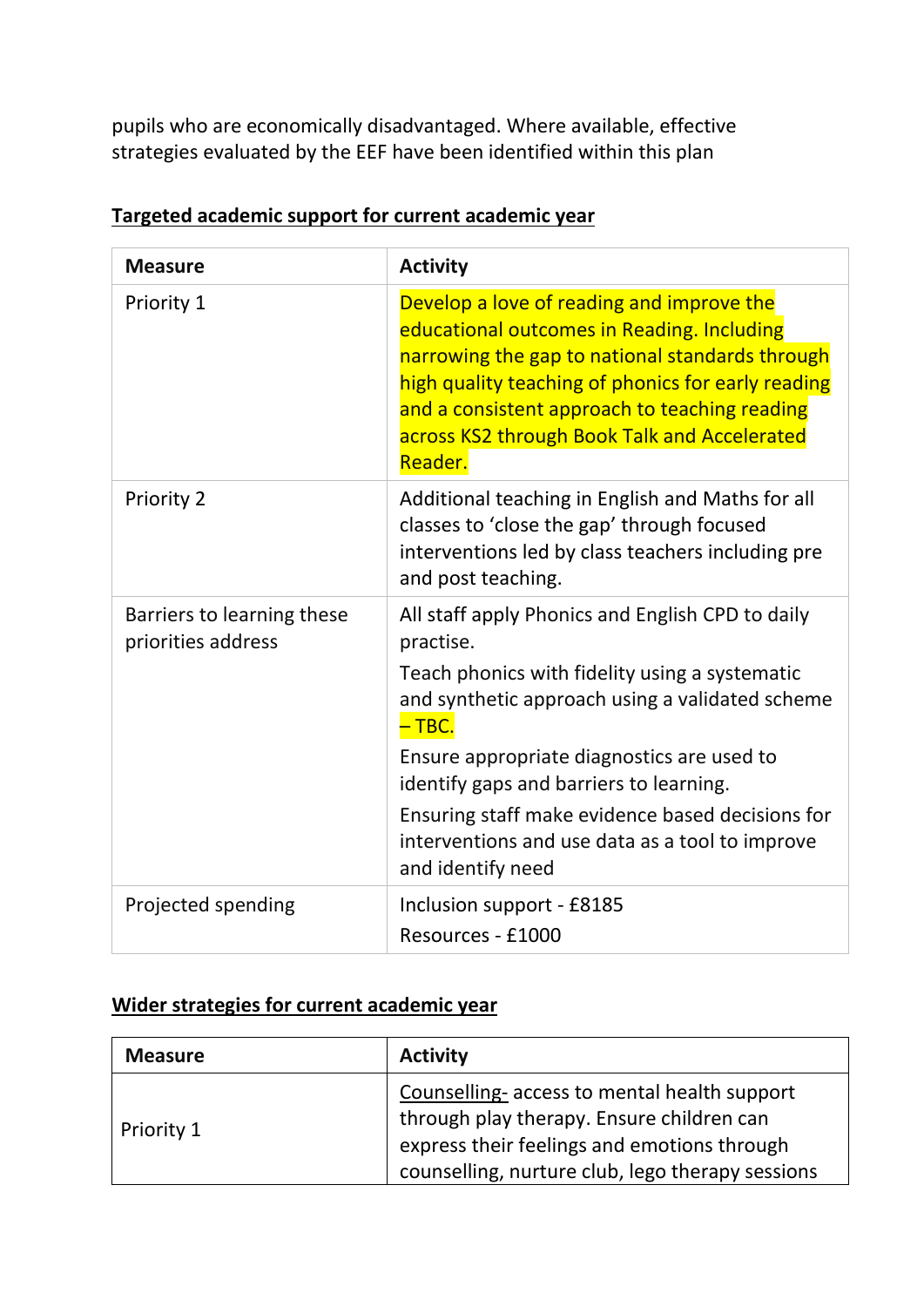|                                                  | and social skills sessions. All pupils will be able to<br>articulate their learning and show confidence in<br>their learning in all year groups                                                                                                                                                                                                                                                                                   |
|--------------------------------------------------|-----------------------------------------------------------------------------------------------------------------------------------------------------------------------------------------------------------------------------------------------------------------------------------------------------------------------------------------------------------------------------------------------------------------------------------|
| <b>Priority 2</b>                                | <b>SALT</b> - Language assessments of all pupils on<br>entry to identify and create targeted language<br>programmes to close the gap. Delivering of<br>programmes by trained members of staff to<br>support and develop oral language skills                                                                                                                                                                                      |
| Priority 4                                       | School trips and experiences- PPG pupils will be<br>offered extra-curricular activities across a broad<br>range of opportunities. Activities that require a<br>financial contribution will be subsidised to<br>ensure all pupils have access. All PPG pupils will<br>have access to school trips and residential.                                                                                                                 |
| <b>Priority 5</b>                                | Attendance - Addressing attendance through<br>breakfast clubs, CPOMS, pastoral support, parent<br>meeting. Provide behaviour and pastoral<br>support for small minority of PP children                                                                                                                                                                                                                                            |
| Barriers to learning these<br>priorities address | Ensure that all staff consistently follow the<br>school's behaviour policy.<br>Ensuring close monitoring of attendance to<br>ensure this does not prevent the work in school<br>having impact.<br>Parental engagement.<br>Pupils arriving at school hungry and wearing<br>incorrect/unsuitable clothing are supported.<br>Pupils arrive at school requiring emotional<br>support for issues arising in the home are<br>supported. |
| Projected spending                               | Counsellor -£8500<br>Additional service (EP)- £3500<br>Swimming $-$ £300<br>Attendance - £100<br>Resources including trips- £2000<br>Parent support worker - £3000<br>Music Opportunities - £1000                                                                                                                                                                                                                                 |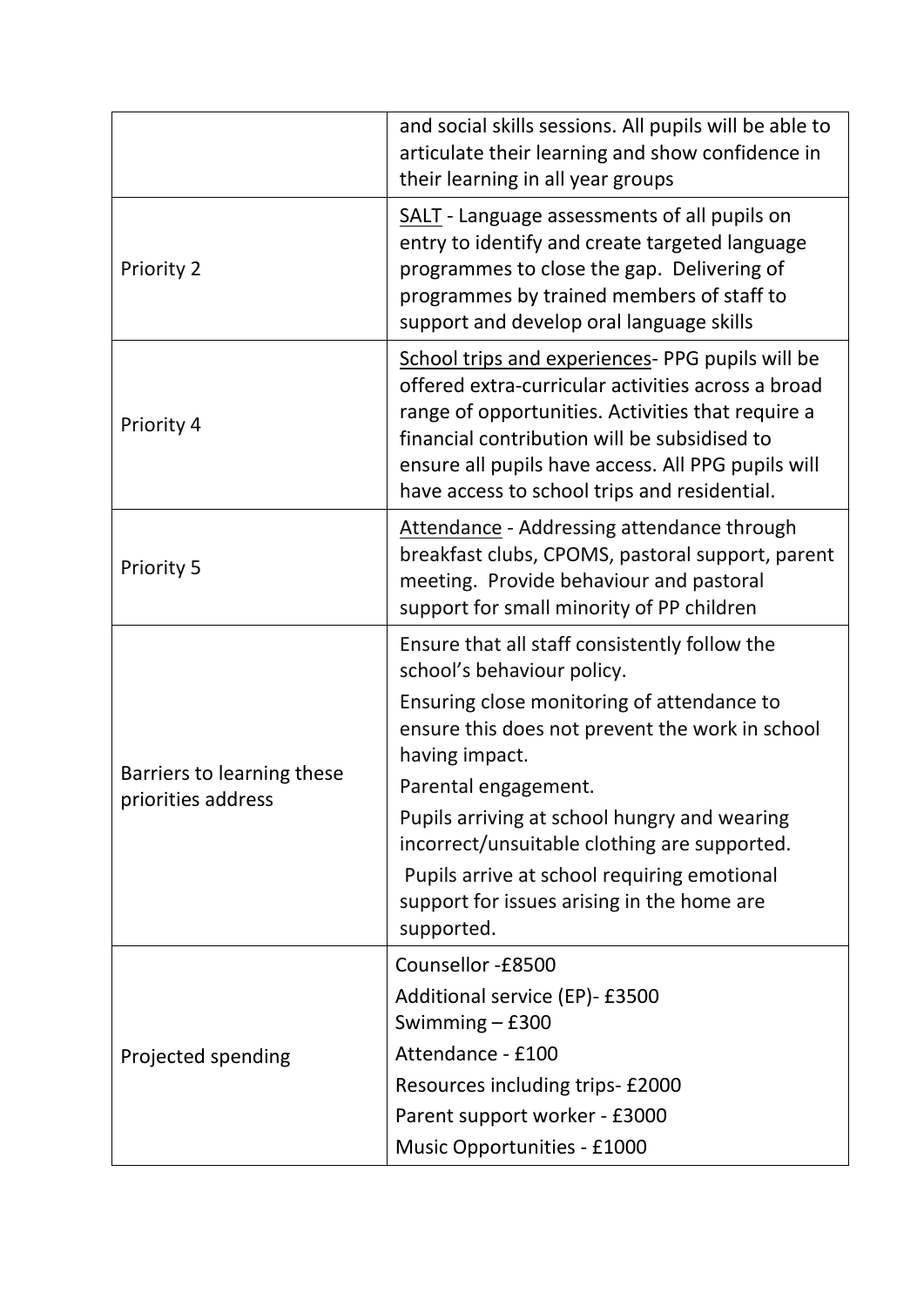## **Monitoring and Implementation**

| Area                | <b>Challenge</b>                                                                                                                                                                | <b>Mitigating action</b>                                                                                                                                                                                                                                                           |
|---------------------|---------------------------------------------------------------------------------------------------------------------------------------------------------------------------------|------------------------------------------------------------------------------------------------------------------------------------------------------------------------------------------------------------------------------------------------------------------------------------|
| <b>Teaching</b>     | To identify gaps in learning<br>and address these whilst still<br>delivering planned<br>curriculum<br>Staff embedding the quality<br>first teaching CPD into daily<br>practice. | SLT to create a monitoring<br>schedule to ensure<br>embedding of CPD.                                                                                                                                                                                                              |
| Targeted<br>support | <b>Ensuring teachers are</b><br>planning and providing<br>opportunities for assessing<br>and closing the gap.                                                                   | <b>SLT, Subject Leads and staff to</b><br>monitor the impact of<br>additional support through<br>learning walks, book<br>looks, planning termly data,<br>pupil progress meetings,<br>running records, intervention<br>monitoring and impact,<br>assessment.                        |
| Wider<br>strategies | Engaging parents and<br>families<br><b>SALT</b><br>Counselling                                                                                                                  | Designated staff work directly<br>with target families to support<br>and identify additional barrier.<br>Assessments such as PHAB<br>and RAPT to be sued to assess<br>pupils and monitor<br>intervention.<br>Boxall profiles to be use to<br>monitor the impact of pupils<br>SEMH. |

### **Review: last year's aims and outcomes**

| Aim                                       | <b>Outcome</b>                             |
|-------------------------------------------|--------------------------------------------|
| To increase the progress and              | PP children's data shows children have     |
| attainment of children eligible for pupil | made appropriate progress from their       |
| premium to be broadly in line with        | starting point utilising the quality first |
| their peers by July 2021. Ensuring that   | teaching/interventions/support put in      |
| all PP children are given an opportunity  | place. This is measured and tracked        |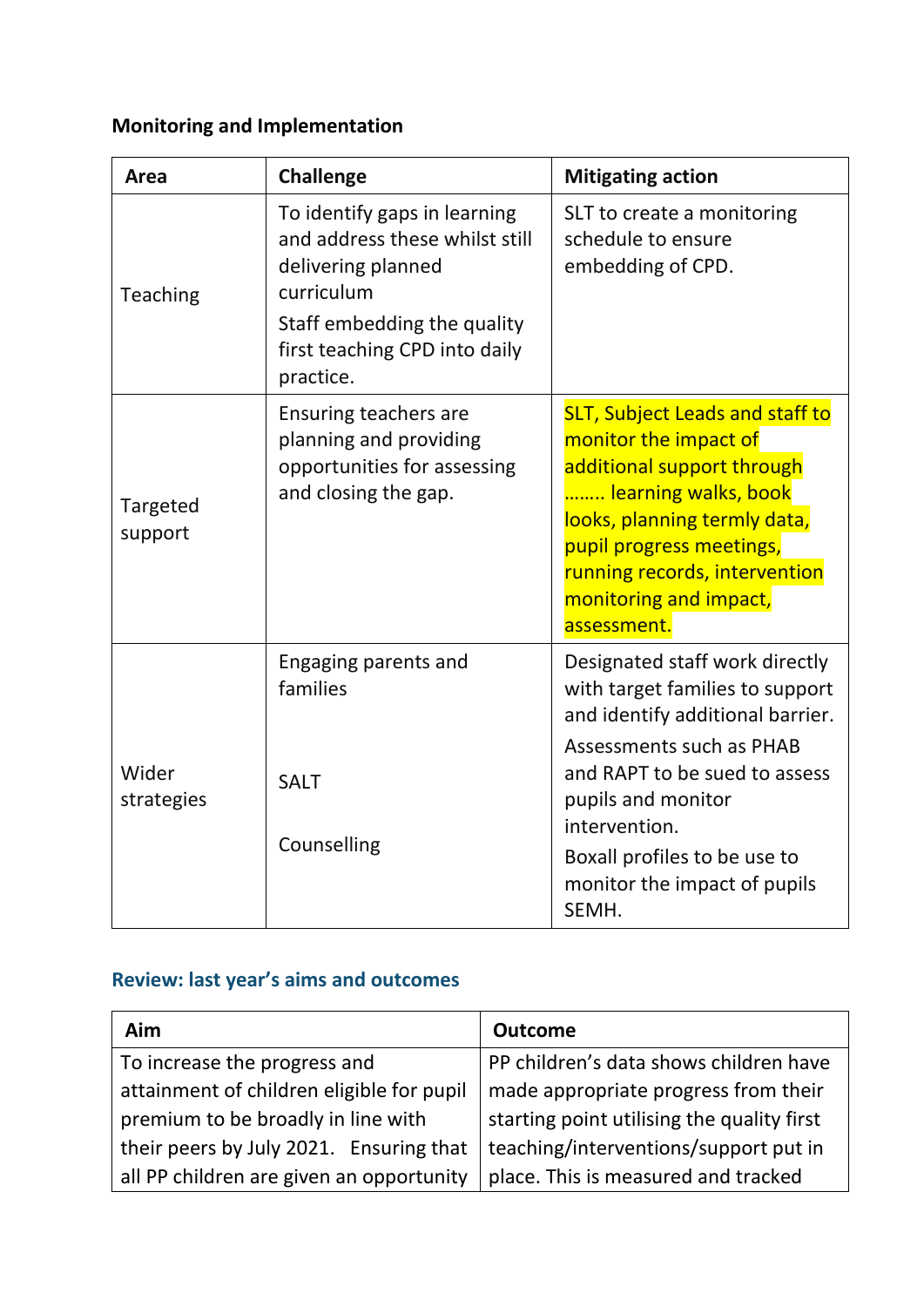| to make progress across the curriculum                                                                                                                                                                                                                                                                              | formally on a termly basis though pupil                                                                                                                                                                                                                                                                    |
|---------------------------------------------------------------------------------------------------------------------------------------------------------------------------------------------------------------------------------------------------------------------------------------------------------------------|------------------------------------------------------------------------------------------------------------------------------------------------------------------------------------------------------------------------------------------------------------------------------------------------------------|
| through identifying appropriate                                                                                                                                                                                                                                                                                     | progress meetings. Targets set to raise                                                                                                                                                                                                                                                                    |
| tailored support that will enable them                                                                                                                                                                                                                                                                              | expectations so all staff understand the                                                                                                                                                                                                                                                                   |
| to have success following the COVID19                                                                                                                                                                                                                                                                               | requirement for accelerated progress                                                                                                                                                                                                                                                                       |
| pandemic.                                                                                                                                                                                                                                                                                                           |                                                                                                                                                                                                                                                                                                            |
| To improve oral language skills for<br>pupils eligible for PP in all classes.<br>Language assessments of all pupils on<br>entry to identify and create targeted<br>language programmes to close the gap.<br>Delivering of programmes by trained<br>members of staff to support and<br>develop oral language skills. | Pupil eligible for PP in Reception and<br>KS1 made progress by the end of the<br>year. Children across the school who<br>needed improved oral skills were<br>identified and appropriate<br>interventions were put into place to<br>diminish the difference through the<br>support of in house SALT.        |
| Whole school focus on vocabulary<br>enrichment in all areas of the<br>curriculum following curriculum<br>review.                                                                                                                                                                                                    | Following a curriculum review in July<br>2020, all subjects had an increased<br>focused on vocabulary resulting in<br>children having a wider breadth of<br>knowledge across year groups. Jane<br>Considine approaches have begun to<br>be embedded by most teachers to<br>support vocabulary development. |
| To increase the proportion of KS1<br>pupils reaching the required standard<br>for Y1 Phonics Screening Check.                                                                                                                                                                                                       | The phonics screener was cancelled<br>due to COVID-19. This is due to take<br>place in Autumn 2022                                                                                                                                                                                                         |
| Ensure children can express their<br>feelings and emotions through<br>counselling, nurture club, lego therapy<br>sessions and social skills sessions. All<br>pupils will be able to articulate their<br>learning and show confidence in their<br>learning in all year groups                                        | Children felt supported and know how<br>to seek support if they require it. Most<br>pupils eligible for PP are able to express<br>their feelings and emotions following<br>access to support, including counselling<br>and the MHST.                                                                       |
| Provide support for families through<br>the Family Support Worker so that<br>parents engage and work in<br>partnership with the school- parents                                                                                                                                                                     | Most Parents take an interest in their<br>children's learning and attendance at<br>meetings will improve. Parents on most<br>occasions feel informed and able to                                                                                                                                           |